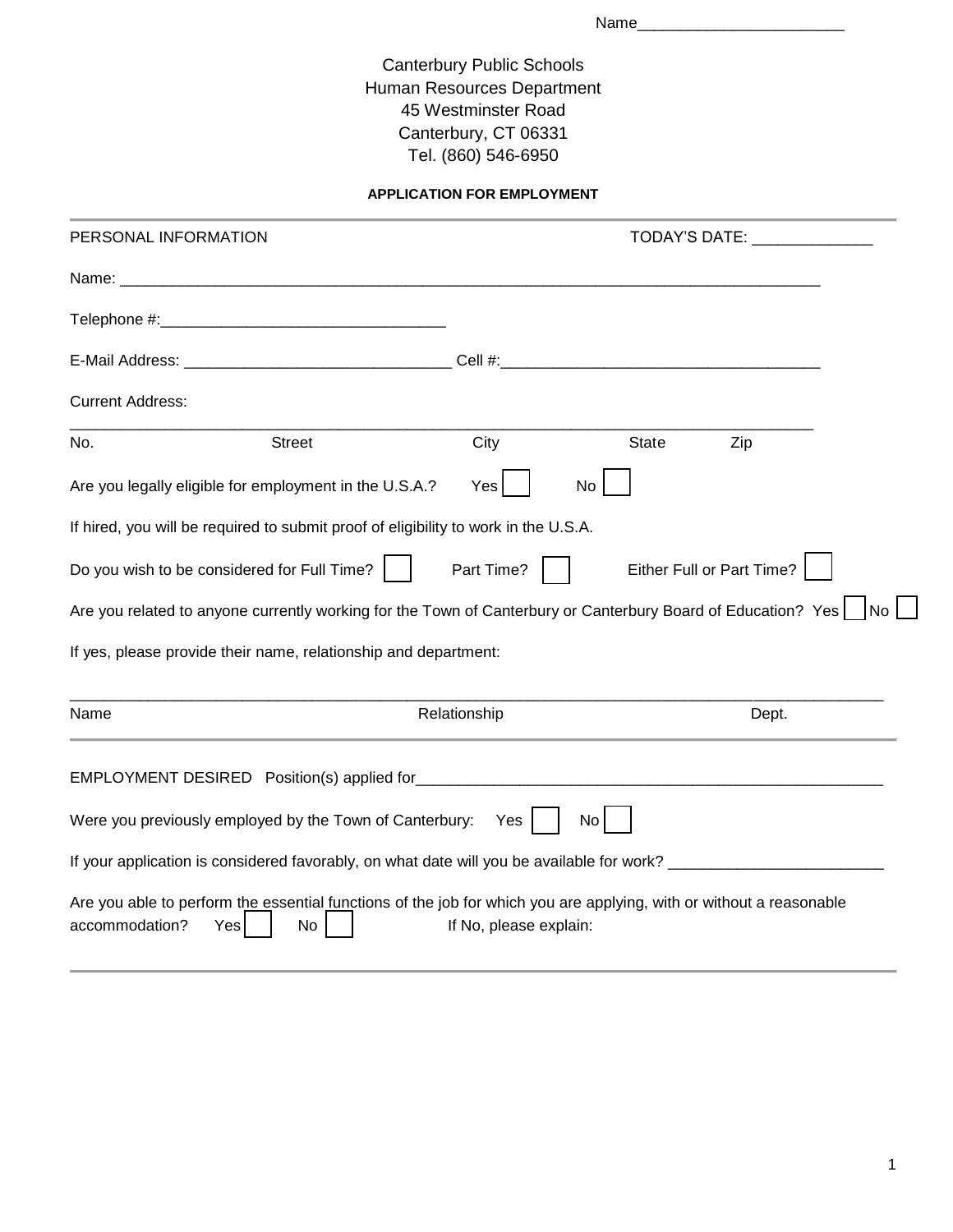Name:

## **EMPLOYMENT HISTORY**

List below past and present employment, beginning with your most recent employment.

| Name, Address & Telephone No. of<br>Employer | From<br>(Mo. Yr.) | To<br>(Mo. Yr.) | Your Title | Reason for leaving | Name of Supervisor |
|----------------------------------------------|-------------------|-----------------|------------|--------------------|--------------------|
|                                              |                   |                 |            |                    |                    |

Describe the work you did:

| Name, Address & Telephone No. of<br>Employer | From<br>(Mo. Yr.) | To<br>(Mo. Yr.) | Your Title | Reason for leaving | Name of Supervisor |
|----------------------------------------------|-------------------|-----------------|------------|--------------------|--------------------|
|                                              |                   |                 |            |                    |                    |

Describe the work you did:

| Name, Address & Telephone No. of<br>Employer | <b>From</b><br>(Mo. Yr.) | To<br>(Mo. Yr.) | Your Title | Reason for leaving | Name of Supervisor |
|----------------------------------------------|--------------------------|-----------------|------------|--------------------|--------------------|
|                                              |                          |                 |            |                    |                    |

Describe the work you did: Name, Address & Telephone No. of  $\mathsf{T}_{\mathsf{F}^{\mathsf{m}}}$  $T_{\tau_{\alpha}}$ ٦ Your Title **Reason for leaving** Name of Supervisor

| Name, Address & Telephone No. of<br>Employer | From<br>(Mo, Yr.) | To<br>(Mo, Yr.) | Your Title | Reason for leaving | Name of Supervisor |
|----------------------------------------------|-------------------|-----------------|------------|--------------------|--------------------|
|                                              |                   |                 |            |                    |                    |

Describe the work you did: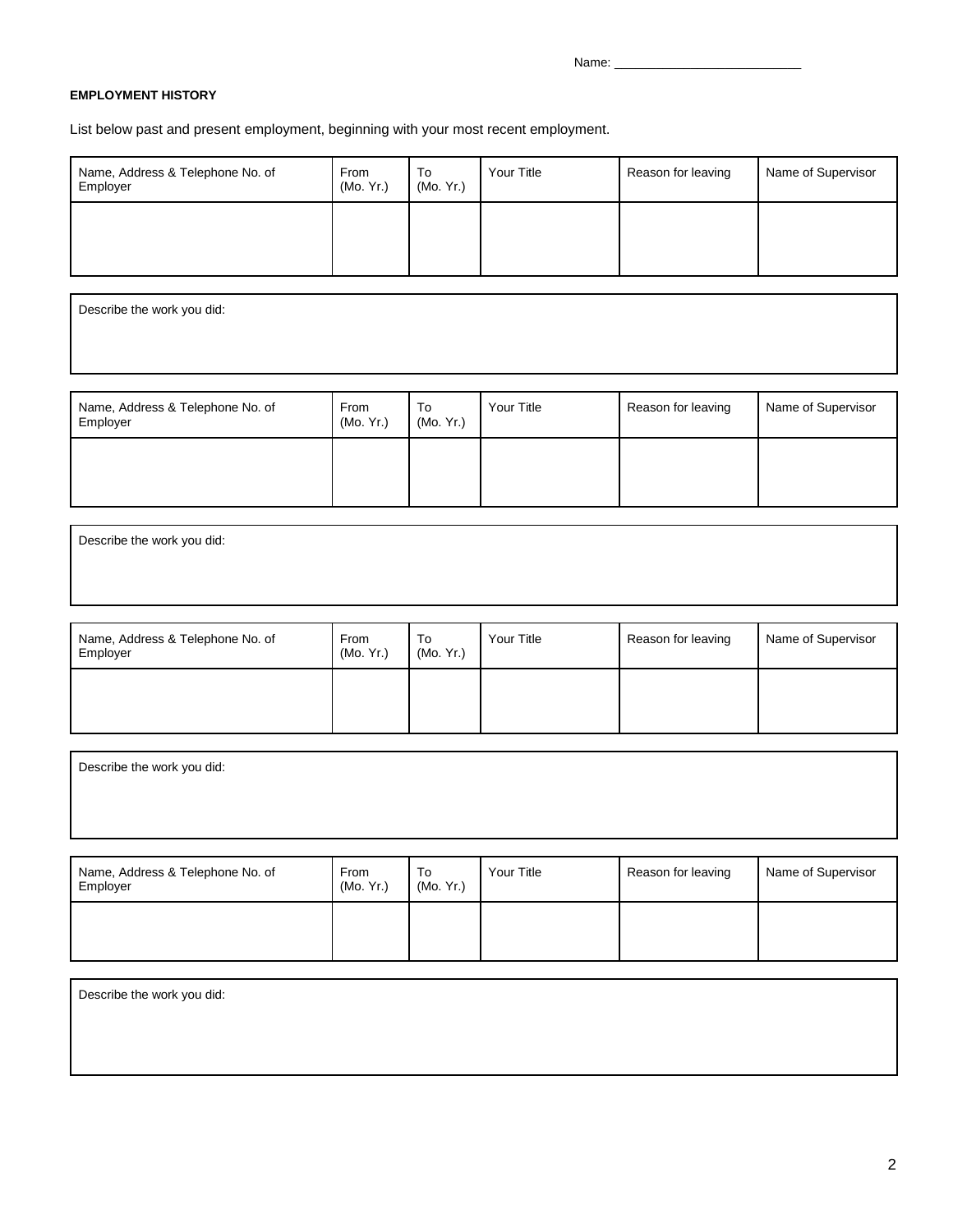Do you have any secondary jobs which you plan to attain or maintain if employed by the Town of Canterbury?

| Education: Name & Location of School                                      | Number of Years<br>Completed | Year of<br>Completion/<br>Graduation | Type Degree?<br>Diploma |  |
|---------------------------------------------------------------------------|------------------------------|--------------------------------------|-------------------------|--|
| <b>High School</b>                                                        |                              |                                      |                         |  |
| College                                                                   |                              |                                      |                         |  |
| College                                                                   |                              |                                      |                         |  |
| Other/Trade                                                               |                              |                                      |                         |  |
| <b>General Information</b><br>Subjects of Special Study or Research Work: |                              |                                      |                         |  |
| Special Skills/Licenses/Certifications:                                   |                              |                                      |                         |  |
|                                                                           |                              |                                      |                         |  |
|                                                                           |                              |                                      |                         |  |
| <b>REFERENCES:</b> (Not Relatives)                                        |                              |                                      |                         |  |
| Name and Occupation                                                       | Address                      |                                      | <b>Phone Number</b>     |  |
|                                                                           |                              |                                      |                         |  |
|                                                                           |                              |                                      |                         |  |
|                                                                           |                              |                                      |                         |  |
|                                                                           |                              |                                      |                         |  |